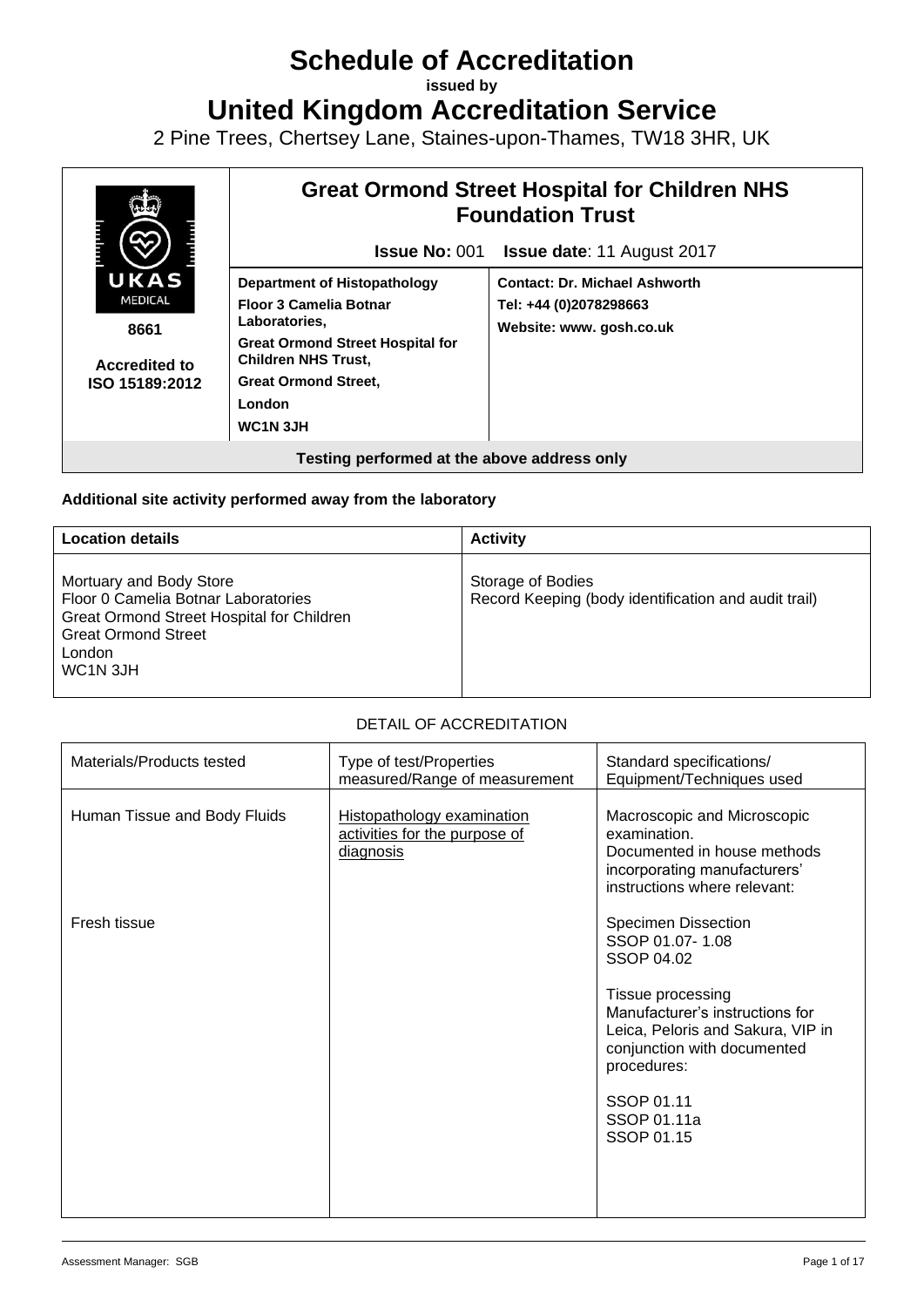

2 Pine Trees, Chertsey Lane, Staines -upon-Thames, TW18 3HR, UK

## **Great Ormond Street Hospital for Children NHS Foundation Trust**

**Issue No:** 001 **Issue date**: 11 August 2017

**Testing performed at main address only**

| Materials/Products tested                                                     | Type of test/Properties<br>measured/Range of measurement                                                                                | Standard specifications/<br>Equipment/Techniques used                                                                                                                          |
|-------------------------------------------------------------------------------|-----------------------------------------------------------------------------------------------------------------------------------------|--------------------------------------------------------------------------------------------------------------------------------------------------------------------------------|
| Human Tissue and Body Fluids<br>(cont'd)                                      | Histopathology examination<br>activities for the purpose of<br>diagnosis (cont'd)                                                       | Macroscopic and Microscopic<br>examination.<br>Documented in house methods<br>incorporating manufacturers'<br>instructions where relevant:                                     |
| Formalin fixed tissue                                                         |                                                                                                                                         | Tissue embedding<br>Manufacturer's instructions for<br>Sakura, Tissue Tek in conjunction<br>with documented procedures:                                                        |
|                                                                               |                                                                                                                                         | SSOP 01.16                                                                                                                                                                     |
| Formalin Fixed Paraffin Embedded<br>Tissue (FFPE) sections on glass<br>slides |                                                                                                                                         | Tissue sectioning<br>Manufacturer's instructions for<br>Leica, RM2245 and Thermo Fisher<br>Shandon, ME+ in conjunction with<br>documented procedures<br><b>SSOP 01.17-FFPE</b> |
|                                                                               | Routine H and E staining for tissue<br>architecture and nuclear detail<br>(identification of basophilic and<br>eosinophilic structures) | Manufacturer's instructions for<br>Leica CV 5030 Autostainer in<br>conjunction with documented<br>procedures:                                                                  |
|                                                                               |                                                                                                                                         | SSOP 01.33<br>SSOP 01.34<br>SSOP 01.35<br>SSOP 01.36<br>SSOP 01.37<br>SSOP 01.38<br>SSOP 01.39<br>SSOP 01.40                                                                   |
| <b>Fresh Tissues</b>                                                          | <b>Frozen Section</b>                                                                                                                   | Manufacturer's instructions for<br>Leica C 1860 cryostat and Thermo<br>Electron Cryotome in conjunction<br>with documented method:                                             |
|                                                                               |                                                                                                                                         | SSOP 02.17                                                                                                                                                                     |
|                                                                               |                                                                                                                                         |                                                                                                                                                                                |
|                                                                               |                                                                                                                                         |                                                                                                                                                                                |

**8661 Accredited to ISO 15189:2012**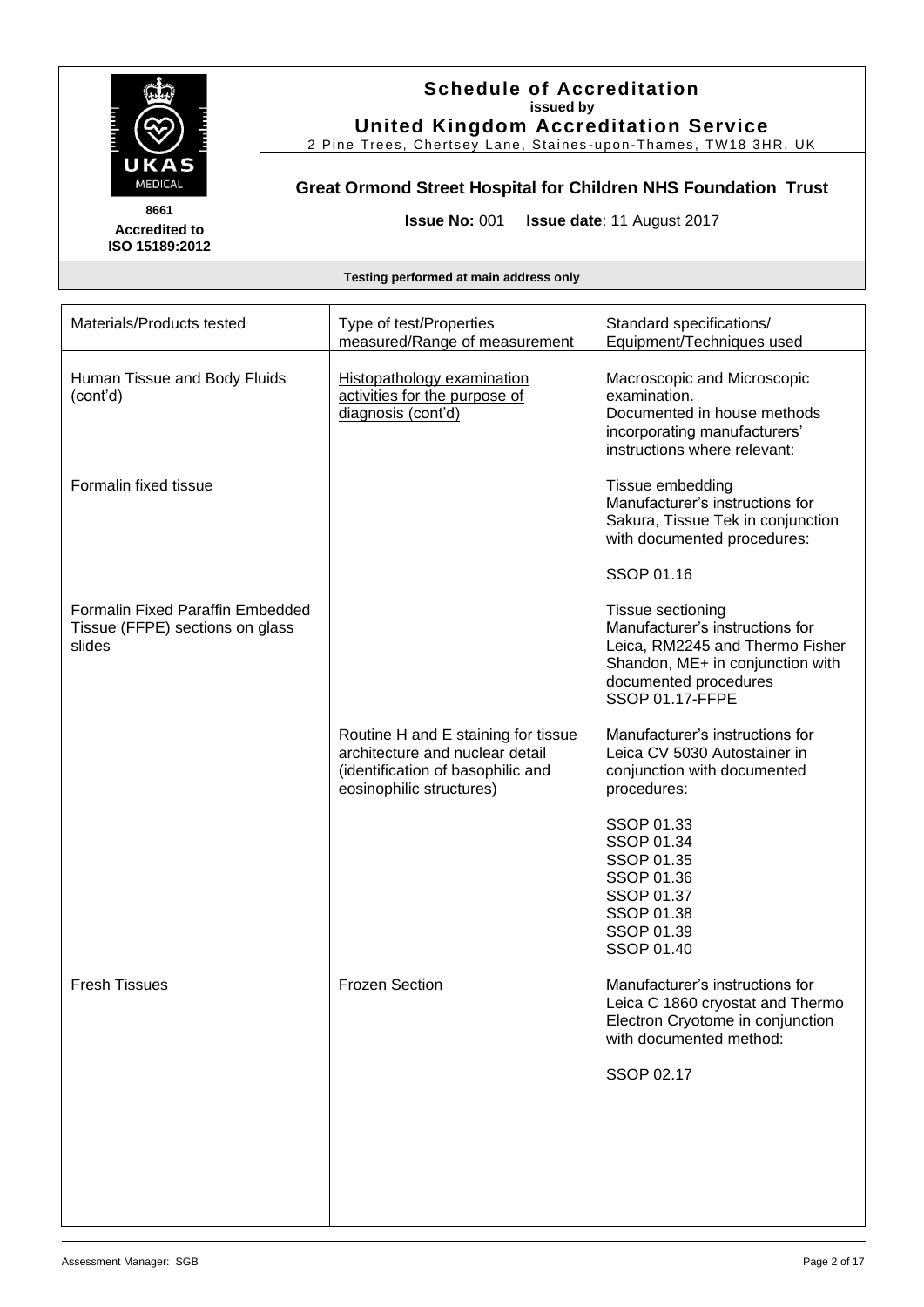

## **Schedule of Accreditation issued by United Kingdom Accreditation Service**

2 Pine Trees, Chertsey Lane, Staines -upon-Thames, TW18 3HR, UK

## **Great Ormond Street Hospital for Children NHS Foundation Trust**

**Issue No:** 001 **Issue date**: 11 August 2017

| Materials/Products tested                                                     | Type of test/Properties<br>measured/Range of measurement                                                            | Standard specifications/<br>Equipment/Techniques used                                                                                      |
|-------------------------------------------------------------------------------|---------------------------------------------------------------------------------------------------------------------|--------------------------------------------------------------------------------------------------------------------------------------------|
| Human Tissue and Body Fluids<br>(cont'd)                                      | Histopathology examination for the<br>purpose of diagnosis (cont'd)                                                 | Macroscopic and Microscopic<br>examination.<br>Documented in house methods<br>incorporating manufacturers'<br>instructions where relevant: |
|                                                                               | <b>Special Staining</b><br>to identify or exclude morphological<br>and cytological abnormalities                    | Manual staining methods using in<br>house documented procedures and<br>the following stains:                                               |
|                                                                               | Identification of:                                                                                                  |                                                                                                                                            |
| Fresh Tissue /Frozen Section                                                  | Eosinophilic and basophilic<br>structures                                                                           | SSOP 05.41:<br>Rapid Haematoxylin and Eosin<br>(H&E) for frozen section and<br>cytospin                                                    |
|                                                                               | Fats and lipids                                                                                                     | Oil red O<br><b>SSOP 05.25</b>                                                                                                             |
|                                                                               | Lipid                                                                                                               | Sudan Black<br><b>SSOP 11.32</b>                                                                                                           |
|                                                                               | Complement                                                                                                          | C4d SSOP05.41                                                                                                                              |
| Fresh tissue smear                                                            | Differentiation of myopathies                                                                                       | Fresh Tissue smear (Tol Blue)<br>SSOP12.04:                                                                                                |
| Formalin Fixed Paraffin Embedded<br>Tissue (FFPE) sections on glass<br>slides | Special staining<br>Examination of tissues to identify or<br>exclude morphological and<br>cytological abnormalities | Manual staining methods using in<br>house documented procedures and<br>the following stains:                                               |
|                                                                               | Identification of:                                                                                                  |                                                                                                                                            |
|                                                                               | Weakly sulphated and acidic<br>mucins                                                                               | Alcian Blue (AB) technique<br>SSOP 05.03                                                                                                   |
|                                                                               | Acidic and neutral mucins                                                                                           | Alcian Blue Periodic Acid-Schiff (AB<br>PAS) technique<br>SSOP 05.03                                                                       |
|                                                                               | Amyloid                                                                                                             | Congo Red technique<br><b>SSOP 05.06</b>                                                                                                   |
|                                                                               | Elastic connective tissue fibres                                                                                    | Elastic van-Gieson (EVG) (Miller's)<br>technique<br>SSOP 05.09                                                                             |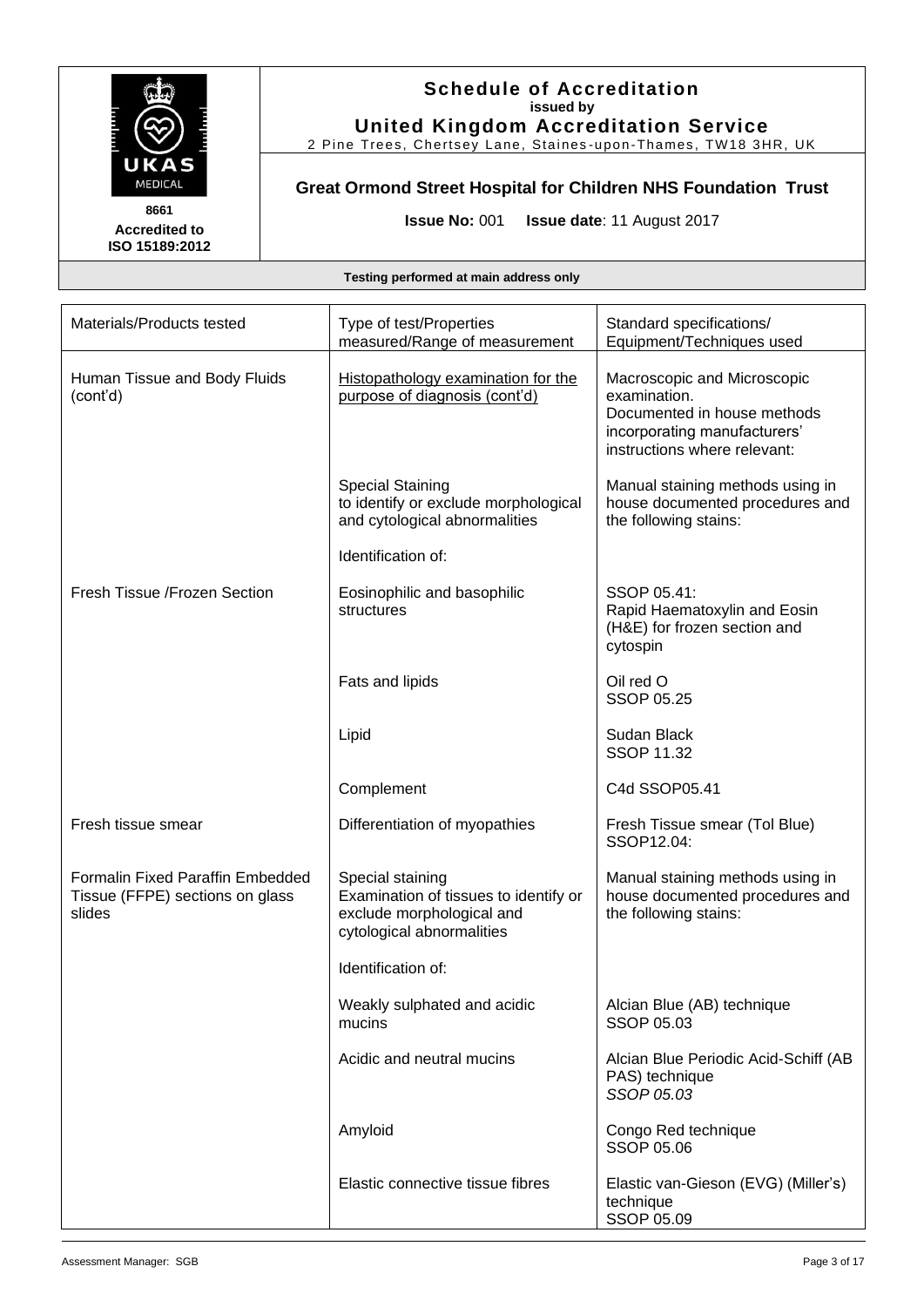

2 Pine Trees, Chertsey Lane, Staines -upon-Thames, TW18 3HR, UK

## **Great Ormond Street Hospital for Children NHS Foundation Trust**

**Issue No:** 001 **Issue date**: 11 August 2017

**Accredited to ISO 15189:2012** 

| Materials/Products tested                                                     | Type of test/Properties<br>measured/Range of measurement                                  | Standard specifications/<br>Equipment/Techniques used                                                                                      |
|-------------------------------------------------------------------------------|-------------------------------------------------------------------------------------------|--------------------------------------------------------------------------------------------------------------------------------------------|
| Human Tissue and Body Fluids<br>(cont'd)                                      | <b>Histopathology examination</b><br>activities for the purpose of<br>diagnosis (cont'd)  | Macroscopic and Microscopic<br>examination.<br>Documented in house methods<br>incorporating manufacturers'<br>instructions where relevant: |
| Formalin Fixed Paraffin Embedded<br>Tissue (FFPE) sections on glass<br>slides | Special staining<br>to identify or exclude morphological<br>and cytological abnormalities | Manual staining techniques using in<br>house documented procedures and<br>the following stains:                                            |
|                                                                               | Identification of:                                                                        |                                                                                                                                            |
|                                                                               | Haematopoietic cells and<br>Helicobacter pylori-like organisms                            | Giemsa technique SSOP 05.24                                                                                                                |
|                                                                               | Myofibrils                                                                                | Gomori Trichrome SSOP 11.37                                                                                                                |
|                                                                               | Elastic fibres, mast cells, suphated<br>mucins                                            | Gomori Aldehyde Fuchsin<br>SSOP 05.10                                                                                                      |
|                                                                               | Detection of organisms                                                                    | Gram stain SSOP 05.14                                                                                                                      |
|                                                                               | Agryophil cells                                                                           | Grimelius SSOP 05.15                                                                                                                       |
|                                                                               | Detection of fungi                                                                        | Grocott SSOP 05.16                                                                                                                         |
|                                                                               | Basophilic and eosinophilic<br>structures                                                 | Haematoxylin and Eosin<br>SSOP 05.17 and 41                                                                                                |
|                                                                               | Urine mucopolysaccharide                                                                  | Haust and Landing Toluidine Blue<br><b>SSOP 11.34</b>                                                                                      |
|                                                                               | <b>Mucins</b>                                                                             | High Iron Diamine SSOP 05.19                                                                                                               |
|                                                                               | Carbohydrate                                                                              | Lugols Iodine SSOP 06.12                                                                                                                   |
|                                                                               | Myelin sheaths                                                                            | Luxol Fast Blue SSOP 12.12                                                                                                                 |
|                                                                               | Fibrin                                                                                    | Martius Scarlet Blue (MSB)<br><b>SSOP 05.45</b>                                                                                            |
|                                                                               | Melanin and argetaffin granules                                                           | Masson Fontana SSOP 05.22                                                                                                                  |
|                                                                               | Collagen                                                                                  | Masson one step SSOP 05.11                                                                                                                 |
|                                                                               | Connective tissue elements                                                                | Masson Trichrome technique<br>SSOP 05.11                                                                                                   |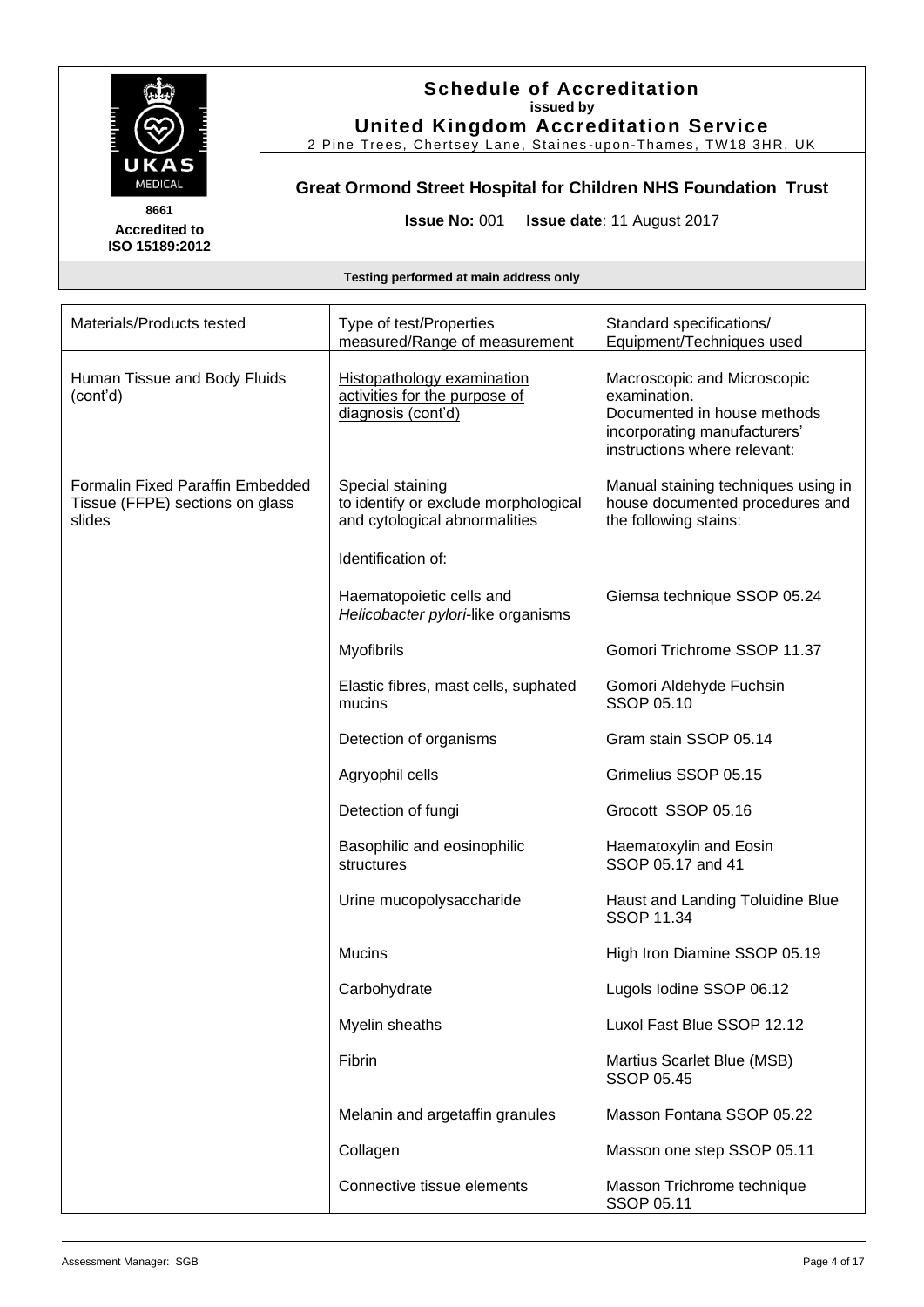

## **Schedule of Accreditation issued by United Kingdom Accreditation Service**

2 Pine Trees, Chertsey Lane, Staines -upon-Thames, TW18 3HR, UK

## **Great Ormond Street Hospital for Children NHS Foundation Trust**

**Issue No:** 001 **Issue date**: 11 August 2017

| Materials/Products tested                                                     | Type of test/Properties<br>measured/Range of measurement                                  | Standard specifications/<br>Equipment/Techniques used                                                                                      |
|-------------------------------------------------------------------------------|-------------------------------------------------------------------------------------------|--------------------------------------------------------------------------------------------------------------------------------------------|
| Human Tissue and Body Fluids<br>(cont'd)                                      | Histopathology examination for the<br>purpose of diagnosis (cont'd)                       | Macroscopic and Microscopic<br>examination.<br>Documented in house methods<br>incorporating manufacturers'<br>instructions where relevant: |
| Formalin Fixed Paraffin Embedded<br>Tissue (FFPE) sections on glass<br>slides | Special staining<br>to identify or exclude morphological<br>and cytological abnormalities | Manual staining techniques using in<br>house documented procedures and<br>the following stains:                                            |
|                                                                               | Identification of:                                                                        |                                                                                                                                            |
|                                                                               | Nucleic acids, polysaccharides                                                            | Methanolic Toluidine Blue<br>SSOP 05.35                                                                                                    |
|                                                                               | Nuclear material                                                                          | Nuclear Fast Red SSOP 11.25                                                                                                                |
|                                                                               | Hepatitis B surface antigen                                                               | Orcein SSOP 05.33                                                                                                                          |
|                                                                               | Glycogen, mucopolysaccharide<br>components, fungi and basement<br>membranes               | Periodic Acid Schiff SSOP 05.27                                                                                                            |
|                                                                               | Pituitary cell types                                                                      | Periodic Acid-Schiff (PAS) Orange<br>G SSOP 11.50                                                                                          |
|                                                                               | Polysaccharides                                                                           | Periodic Acid Schiff Diastase -<br>Celloidin                                                                                               |
|                                                                               | Glycogen                                                                                  | Periodic Acid Schiff-Celloidin<br><b>SSOP 11.27</b>                                                                                        |
|                                                                               | Renal pathology (BM)                                                                      | Periodic Acid Methanamine<br><b>SSOP 05.26</b>                                                                                             |
|                                                                               | Ferric Iron                                                                               | Perls Prussian Blue SSOP 05.28                                                                                                             |
|                                                                               | Copper                                                                                    | Rhodanine SSOP 05.31                                                                                                                       |
|                                                                               | Melanin                                                                                   | Schmorl SSOP 05.32                                                                                                                         |
|                                                                               | Mast cells / metachromatic tissue<br>components                                           | Toluidine Blue technique<br>SSOP 11.24/35/36                                                                                               |
|                                                                               | Calcium                                                                                   | Tripp and Mackay SSOP 05.36                                                                                                                |
|                                                                               | Collagen connective tissue fibres                                                         | van-Gieson (HVG) SSOP 05.18                                                                                                                |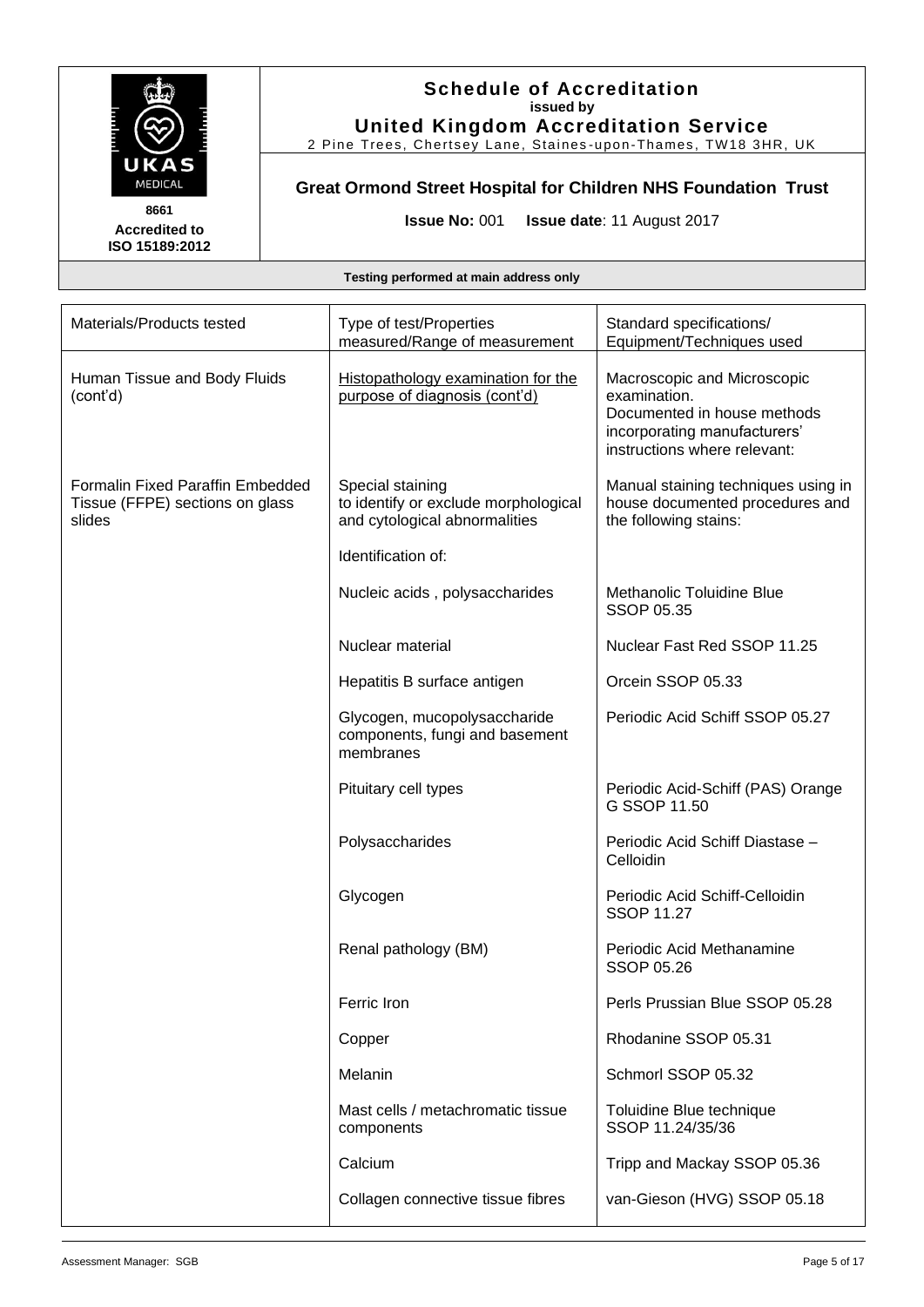

2 Pine Trees, Chertsey Lane, Staines -upon-Thames, TW18 3HR, UK

**Great Ormond Street Hospital for Children NHS Foundation Trust**

**Issue No:** 001 **Issue date**: 11 August 2017

**8661 Accredited to ISO 15189:2012** 

| Materials/Products tested                                                                                                 | Type of test/Properties<br>measured/Range of measurement                                                                                                                                                                                                                 | Standard specifications/<br>Equipment/Techniques used                                                                                                                                   |
|---------------------------------------------------------------------------------------------------------------------------|--------------------------------------------------------------------------------------------------------------------------------------------------------------------------------------------------------------------------------------------------------------------------|-----------------------------------------------------------------------------------------------------------------------------------------------------------------------------------------|
| Human Tissue and Body Fluids<br>(cont'd)                                                                                  | Histopathology examination for the<br>purpose of diagnosis (cont'd)                                                                                                                                                                                                      | Macroscopic and Microscopic<br>examination.<br>Documented in house methods<br>incorporating manufacturers'<br>instructions where relevant:                                              |
| <b>Formalin Fixed Paraffin Embedded</b><br>Tissue (FFPE) sections on glass<br>slides                                      | Special staining<br>to identify or exclude morphological<br>and cytological abnormalities                                                                                                                                                                                | Manual staining techniques using in<br>house documented procedures and<br>the following stains:                                                                                         |
|                                                                                                                           | Identification of:                                                                                                                                                                                                                                                       |                                                                                                                                                                                         |
|                                                                                                                           | Calcium                                                                                                                                                                                                                                                                  | Von Kossa SSOP 05.37                                                                                                                                                                    |
|                                                                                                                           | Mycobacterium e.g. M. leprae                                                                                                                                                                                                                                             | Wade Fite SSOP 05.38                                                                                                                                                                    |
|                                                                                                                           | Infectious disease eg spirochetes                                                                                                                                                                                                                                        | Warthin Starry SSOP 05.39                                                                                                                                                               |
|                                                                                                                           | Acid and alcohol-fast bacilli                                                                                                                                                                                                                                            | Ziehl-Neelsen (ZN) technique<br><b>SSOP 05.40</b>                                                                                                                                       |
| Human Tissue and Body Fluids<br>(cont'd)                                                                                  | Histopathology examination for the<br>purpose of diagnosis (cont'd)                                                                                                                                                                                                      | Macroscopic and Microscopic<br>examination.<br>Documented in house methods<br>incorporating manufacturers'<br>instructions where relevant:                                              |
| <b>Formalin Fixed Paraffin Embedded</b><br>Tissue (FFPE) sections on glass<br>slides and fresh frozen tissue on<br>slides | Immunohistochemistry<br>To identify or exclude morphological<br>and cytological abnormalities.<br>Identification of :                                                                                                                                                    | Manufacturer's instructions for<br>Leica Bond Max<br>Immunohistochemistry in<br>conjunction with documented<br>procedures and the following<br>antibodies:<br><b>SSOP 07.23</b>         |
|                                                                                                                           | Adenovirus<br>Cytokeratin (CK), LMW<br>CK (LMW & HMW)<br>Fusion protein eg lymphomas<br>Amyloid precursor<br>Histiocytes/Hepatocellular Ca<br>Hepatic tumours<br>Embryonic cell in normal tissue and<br>germ tumours<br>Basement membrane<br>Astrovirus<br>Muscle fibres | Adenovirus<br>AE1<br>AE1/AE3<br>ALK-1<br>Alzheimer precursor<br>Alpha 1 Antichymotrypsin<br>Alpha 1 Antitrypsin<br>Alpha Feto-protein<br>Alpha V Integrin<br>Astrovirus<br>B-1 Integrin |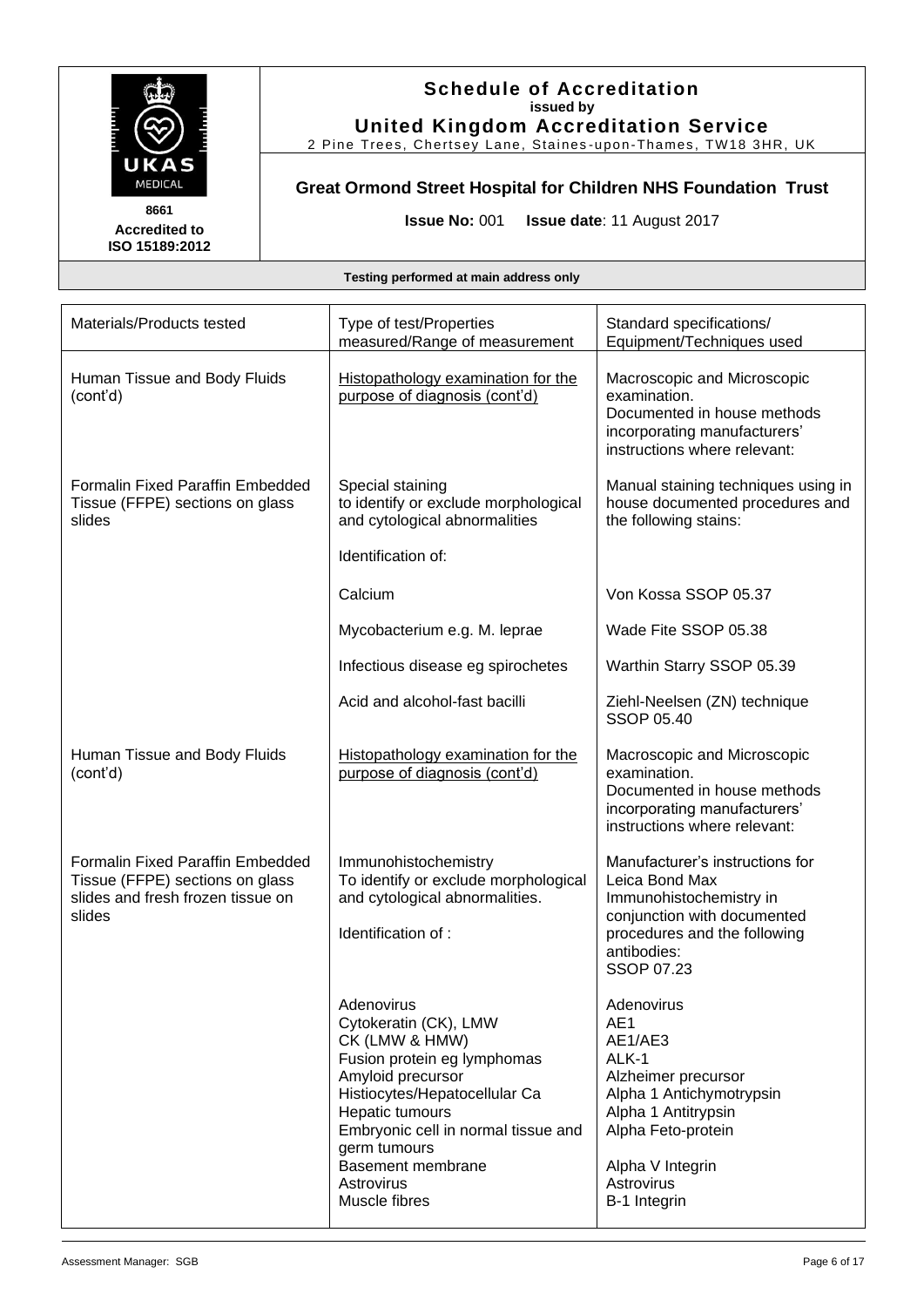

## **Schedule of Accreditation issued by United Kingdom Accreditation Service**

2 Pine Trees, Chertsey Lane, Staines -upon-Thames, TW18 3HR, UK

## **Great Ormond Street Hospital for Children NHS Foundation Trust**

**Issue No:** 001 **Issue date**: 11 August 2017

| Materials/Products tested                                                                                          | Type of test/Properties<br>measured/Range of measurement                                                                                                                                                                                                                                                                                                                                                                                                                                                                                                                                                                                                                                                                        | Standard specifications/<br>Equipment/Techniques used                                                                                                                                                                                                                                                                                                                                                                              |
|--------------------------------------------------------------------------------------------------------------------|---------------------------------------------------------------------------------------------------------------------------------------------------------------------------------------------------------------------------------------------------------------------------------------------------------------------------------------------------------------------------------------------------------------------------------------------------------------------------------------------------------------------------------------------------------------------------------------------------------------------------------------------------------------------------------------------------------------------------------|------------------------------------------------------------------------------------------------------------------------------------------------------------------------------------------------------------------------------------------------------------------------------------------------------------------------------------------------------------------------------------------------------------------------------------|
| Human Tissue and Body Fluids<br>(cont'd)                                                                           | Histopathology examination for the<br>purpose of diagnosis (cont'd)                                                                                                                                                                                                                                                                                                                                                                                                                                                                                                                                                                                                                                                             | Macroscopic and Microscopic<br>examination.<br>Documented in house methods<br>incorporating manufacturers'<br>instructions where relevant:                                                                                                                                                                                                                                                                                         |
| Formalin Fixed Paraffin Embedded<br>Tissue (FFPE) sections on glass<br>slides and fresh frozen tissue on<br>slides | Immunohistochemistry<br>To identify or exclude morphological<br>and cytological abnormalities<br>Identification of :                                                                                                                                                                                                                                                                                                                                                                                                                                                                                                                                                                                                            | Manufacturer's instructions for<br>Leica Bond Max<br>Immunohistochemistry in<br>conjunction with documented<br>procedures and the following<br>antibodies:<br>SSOP 07.23                                                                                                                                                                                                                                                           |
|                                                                                                                    | Carcinoma<br>Lymphoma/Carcinoma<br>Lymphomas<br>Lymphoma<br>Epithelial cell types<br>Tumour marker eg Carcinoma<br>Complement (Renal disease)<br>Complement (Renal disease)<br>Gastrointestinal and pulmonary<br>disease<br>Ganglion cells (Hirschsprung<br>disease)<br>Apoptosis<br>Apoptosis<br>Cardiovascular disease<br>Cardiovascular disease<br>T antigen on lymphocytes<br>T cell subset<br>T cell subset<br>T cell marker<br>Endothelial marker<br>Carcinoma/Lymphoma<br>Histiocytes/Langerhan cell<br>GIST, RCC, Germ cell tumour<br>Stem cells and Neuro tum.<br>Lymphoma<br>Histiocytes<br>Lymphoma<br>Monocyte/macrophage cells<br>Pan t-lymphocytes<br>Pan B-cell<br><b>Folicular Dendritic cells</b><br>Lymphomas | Beta-catenin<br>Bcl-2<br>Bcl-6<br>Ber <sub>H2</sub><br>Ber-EP4<br>Bombesin<br>C1q<br>C <sub>3</sub><br>Calcitonin<br>Calretinin<br>Caspase 8<br>Caspase 3 - Cleaved<br>Caveolin<br>CCC <sub>9</sub><br>CD <sub>3</sub><br>CD <sub>4</sub><br>CD <sub>8</sub><br>CD20<br>CD31<br>CD10<br>CD <sub>1a</sub><br>CD117 (c-KIT)<br>CD133<br>CD138<br>CD <sub>14</sub><br><b>CD15</b><br>CD163<br>CD <sub>2</sub><br>CD20<br>CD21<br>CD25 |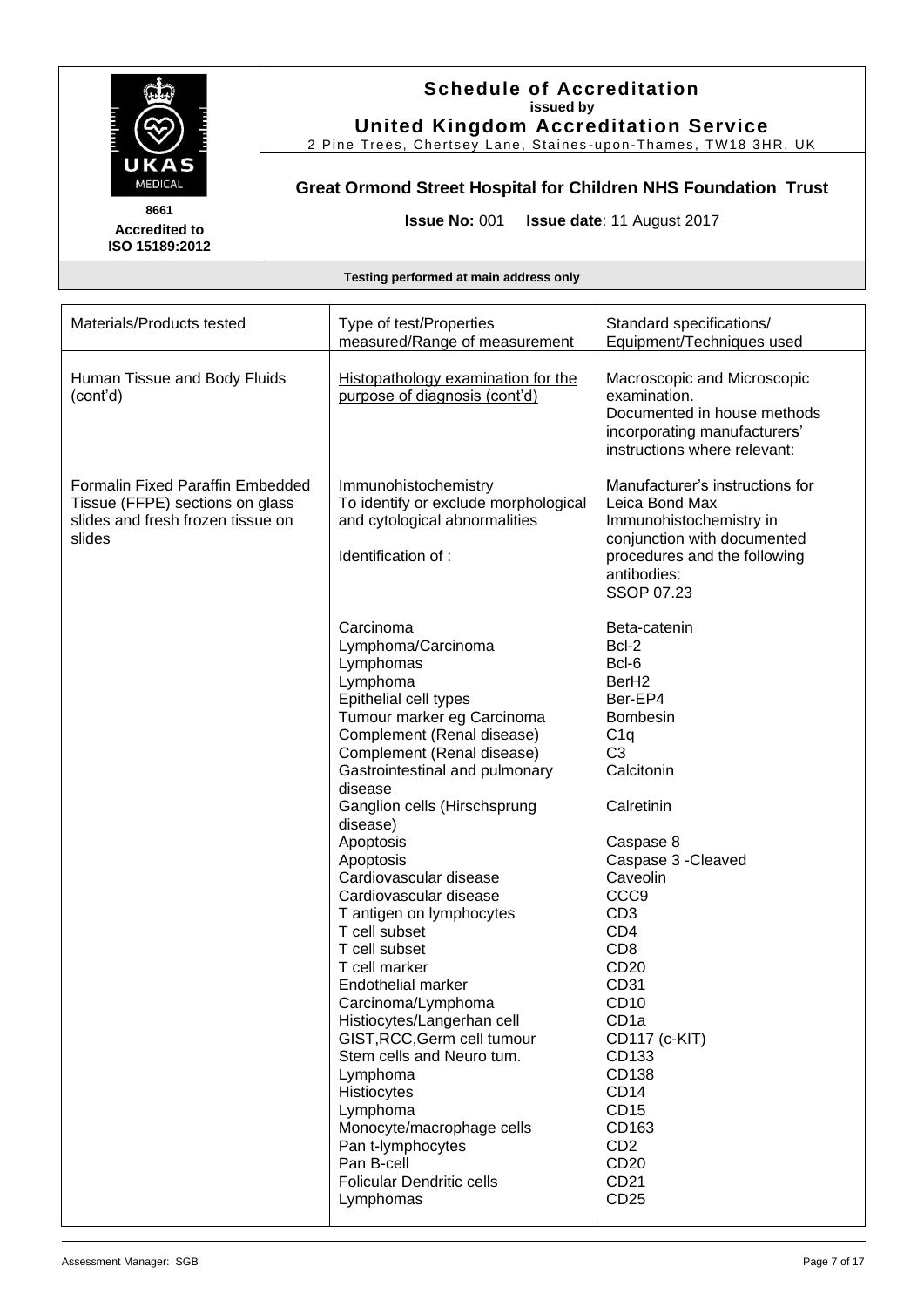

## **Schedule of Accreditation issued by United Kingdom Accreditation Service**

2 Pine Trees, Chertsey Lane, Staines -upon-Thames, TW18 3HR, UK

## **Great Ormond Street Hospital for Children NHS Foundation Trust**

**Issue No:** 001 **Issue date**: 11 August 2017

| Materials/Products tested                                                                                          | Type of test/Properties<br>measured/Range of measurement                                                                                                                                                                                                                                                                                                                                                                                                                                                                                                                                                                                                                                                                                                                                                                                                                    | Standard specifications/<br>Equipment/Techniques used                                                                                                                                                                                                                                                                                                                                                                                                                                                          |
|--------------------------------------------------------------------------------------------------------------------|-----------------------------------------------------------------------------------------------------------------------------------------------------------------------------------------------------------------------------------------------------------------------------------------------------------------------------------------------------------------------------------------------------------------------------------------------------------------------------------------------------------------------------------------------------------------------------------------------------------------------------------------------------------------------------------------------------------------------------------------------------------------------------------------------------------------------------------------------------------------------------|----------------------------------------------------------------------------------------------------------------------------------------------------------------------------------------------------------------------------------------------------------------------------------------------------------------------------------------------------------------------------------------------------------------------------------------------------------------------------------------------------------------|
| Human Tissue and Body Fluids<br>(cont'd)                                                                           | Histopathology examination for the<br>purpose of diagnosis (cont'd)                                                                                                                                                                                                                                                                                                                                                                                                                                                                                                                                                                                                                                                                                                                                                                                                         | Macroscopic and Microscopic<br>examination.<br>Documented in house methods<br>incorporating manufacturers'<br>instructions where relevant:                                                                                                                                                                                                                                                                                                                                                                     |
| Formalin Fixed Paraffin Embedded<br>Tissue (FFPE) sections on glass<br>slides and fresh frozen tissue on<br>slides | Immunohistochemistry<br>To identify or exclude morphological<br>and cytological abnormalities<br>Identification of :                                                                                                                                                                                                                                                                                                                                                                                                                                                                                                                                                                                                                                                                                                                                                        | Manufacturer's instructions for<br>Leica Bond Max<br>Immunohistochemistry in<br>conjunction with documented<br>procedures and the following<br>antibodies:<br><b>SSOP 07.23</b>                                                                                                                                                                                                                                                                                                                                |
|                                                                                                                    | Lymphomas<br>Stem cell/endothelium sarcoma<br>Stem cell/endothelium sarcoma<br>Lymphoma<br>Neuropath, glial cells<br>Pan Leukocyte marker (T&B)<br>Pan T-cell marker<br>Neural cell adhesion molecule<br>NK cells, neuroendocrine cells<br>Pan B-cell marker<br>Lymphoma<br>Sarcomas, spindle cell tumours<br>Carcinoma<br>Neuroendocrine<br>Cytomegalovirus<br>Cytomegalovirus<br>Cytokeratin in specific epithelium<br><b>CK for Carcinoma</b><br>CK for Carcinoma<br>CK in gastrointestinal cells<br>Cellular proliferation/differentiation<br>and neoplastic disease<br>Collagen (Neuromuscular dis.)<br>Lymphatic endothelium<br>Intermediate filaments<br>Epstein Barr Virus<br>Epstein Barr Virus<br>Lymphoma/carcinoma/meningioma<br>Cardiac and skeletal muscle<br><b>Endothelial cells</b><br>Histiocytic and Connective tissue<br>tumours<br>Lymphoma (Hodgkins) | CD30<br>CD31<br>CD34<br>CD <sub>4</sub><br><b>CD44</b><br>CD45<br>CD <sub>5</sub><br>CD56<br><b>CD57</b><br>CD79a<br>CD <sub>8</sub><br>CD <sub>99</sub><br>CEA (Carcino Embryonic Antigen)<br>Chromogranin<br><b>CMV</b><br>CMV in situ<br>Cytokeratin 7 (CK7)<br>Cytokeratin 14 (CK14)<br>Cytokeratin 19 (CK19)<br>Cytokeratin 20 (CK20)<br>C-MYC<br>Collagen 6<br>D <sub>2</sub> -40<br>Desmin D33<br>EBV<br><b>EBV-ISH</b><br>Epithelial Membrane Antigen<br>Emerin<br>Factor VIII<br>Factor 13a<br>Fascin |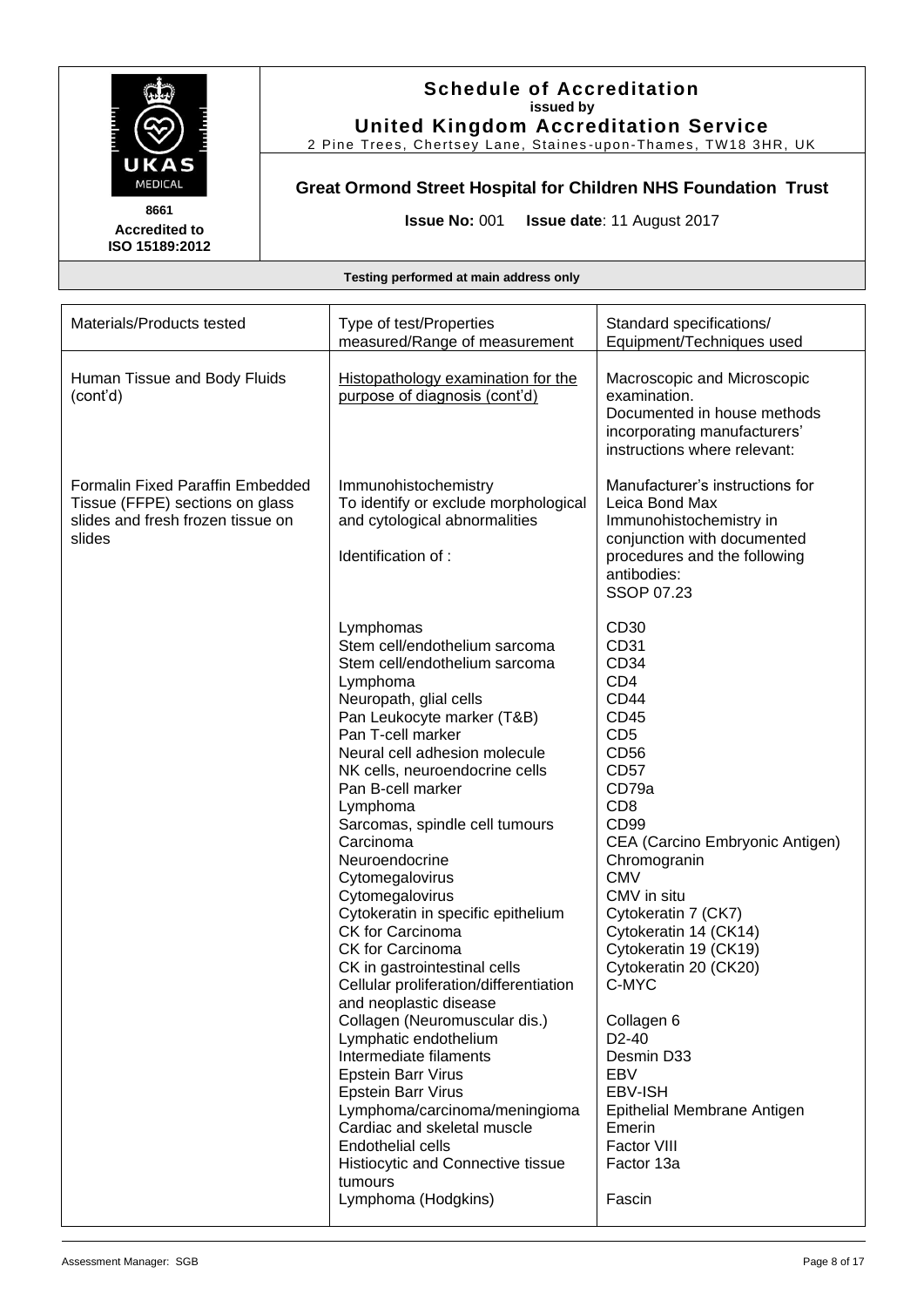

2 Pine Trees, Chertsey Lane, Staines -upon-Thames, TW18 3HR, UK

## **Great Ormond Street Hospital for Children NHS Foundation Trust**

**Issue No:** 001 **Issue date**: 11 August 2017

**Testing performed at main address only**

| Materials/Products tested                                                                                          | Type of test/Properties<br>measured/Range of measurement                                                                                                                                                                                                                                                                                                                                                                                                                                                                                                                                                                                                                                                                                | Standard specifications/<br>Equipment/Techniques used                                                                                                                                                                                                                                                                                                                                                                        |
|--------------------------------------------------------------------------------------------------------------------|-----------------------------------------------------------------------------------------------------------------------------------------------------------------------------------------------------------------------------------------------------------------------------------------------------------------------------------------------------------------------------------------------------------------------------------------------------------------------------------------------------------------------------------------------------------------------------------------------------------------------------------------------------------------------------------------------------------------------------------------|------------------------------------------------------------------------------------------------------------------------------------------------------------------------------------------------------------------------------------------------------------------------------------------------------------------------------------------------------------------------------------------------------------------------------|
| Human Tissue and Body Fluids<br>(cont'd)                                                                           | <b>Histopathology examination</b><br>activities for the purpose of<br>diagnosis (cont'd)                                                                                                                                                                                                                                                                                                                                                                                                                                                                                                                                                                                                                                                | Macroscopic and Microscopic<br>examination.<br>Documented in house methods<br>incorporating manufacturers'<br>instructions where relevant:                                                                                                                                                                                                                                                                                   |
| Formalin Fixed Paraffin Embedded<br>Tissue (FFPE) sections on glass<br>slides and fresh frozen tissue on<br>slides | Immunohistochemistry<br>To identify or exclude morphological<br>and cytological abnormalities<br>Identification of :                                                                                                                                                                                                                                                                                                                                                                                                                                                                                                                                                                                                                    | Manufacturer's instructions for<br>Leica Bond Max<br>Immunohistochemistry in<br>conjunction with documented<br>procedures and the following<br>antibodies:<br>SSOP 07.23                                                                                                                                                                                                                                                     |
|                                                                                                                    | T cell marker<br>squamous carcinoma<br>Leukaemia<br>Neuroendocrine cell<br>Human chorionic gonadotrophin<br>Human Growth Hormone<br>Lymphocytes<br>Melanocytes (melanoma)<br>Herpes Simplex I/II<br>Herpes Simplex I<br>Herpes Simplex II<br>Carcinoma vs Germ cell tumour<br>Tumours (rhabdoid, sarcoma)<br>Endocrine<br>Macrophages, microglia<br>Leucocytes<br>Immunoglobulin A<br>Immunoglobulin G<br>Immunoglobulin M<br>Interleukin 8<br>Kappa light chains<br>Kappa and Lambda light chains<br>Mitosis<br>Macrophages<br>Lambda light chains<br>Lysosomal associated membrane<br>protein<br>Lysosomal associated membrane<br>protein<br>Langerhans cells<br><b>Luteinizing Hormone</b><br>Macrophages<br>Endothelial cell marker | Foxp3<br>GLUT-1<br>Glycophorin C<br>Glucagon<br><b>HCG</b><br>Human Growth Hormone<br><b>HLA DR</b><br>HMB45<br>Herpes Simplex I and II<br>Herpes Simplex I<br>Herpes Simplex II<br>Inhibin<br>$INI-1$<br>Insulin<br>Integrin AV1<br>Integrin B1<br>lgA<br>lgG<br>IgM<br>$IL-8$<br>Kappa<br>Kappa and Lambda in situ<br><b>Ki67</b><br>KP <sub>1</sub><br>Lambda<br>Lamp-1<br>Lamp-2<br>Langerin<br>LH<br>Lysozyme<br>LYVE-1 |

**8661 Accredited to ISO 15189:2012**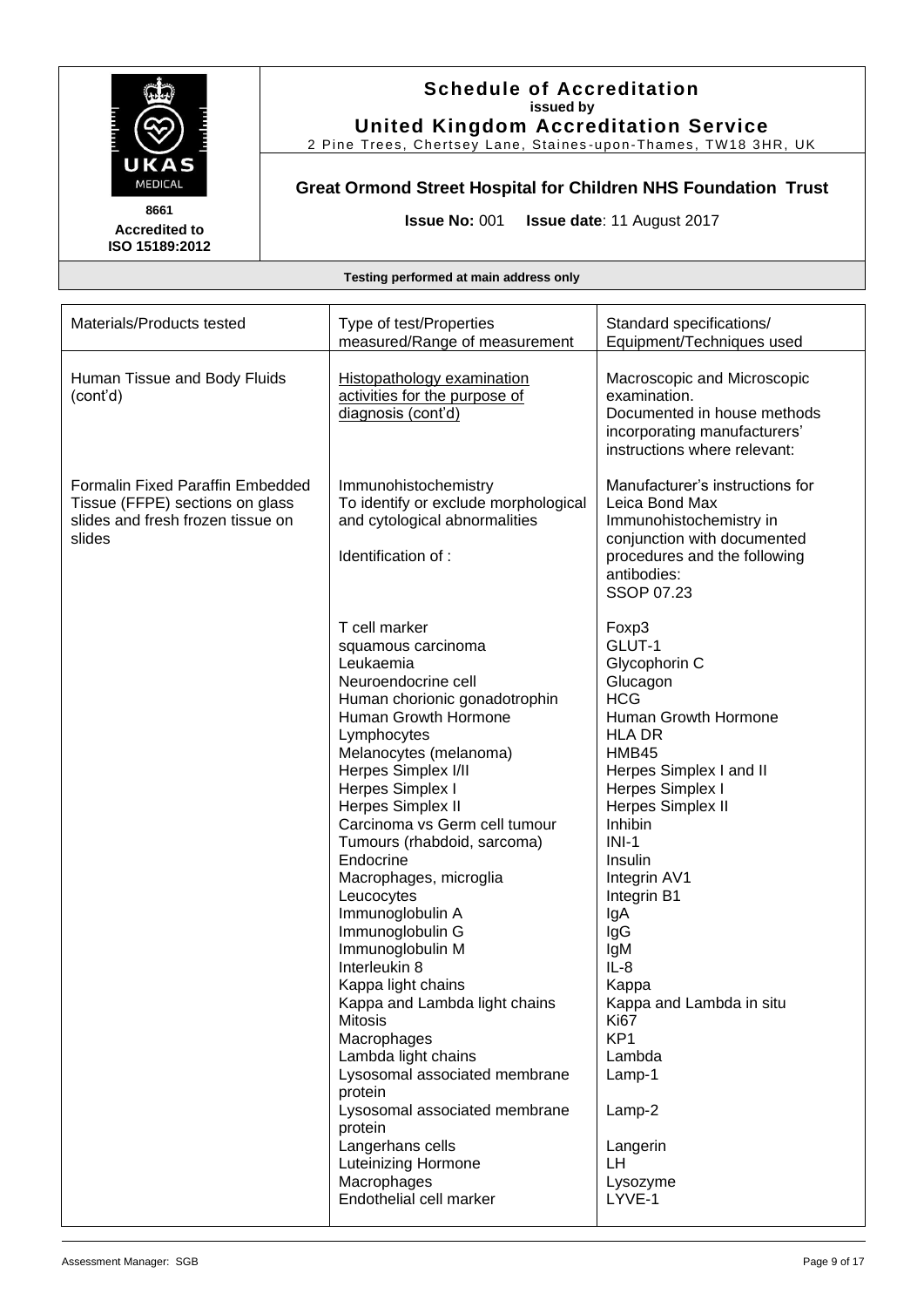

## **Schedule of Accreditation issued by United Kingdom Accreditation Service**

2 Pine Trees, Chertsey Lane, Staines -upon-Thames, TW18 3HR, UK

## **Great Ormond Street Hospital for Children NHS Foundation Trust**

**Issue No:** 001 **Issue date**: 11 August 2017

| Materials/Products tested                                                                                          | Type of test/Properties<br>measured/Range of measurement                                                                                                                                                                                                                                                                                                                                                                                                                                                                                                                                                                                                                          | Standard specifications/<br>Equipment/Techniques used                                                                                                                                                                                                                                                                                                                                                                                                                                               |
|--------------------------------------------------------------------------------------------------------------------|-----------------------------------------------------------------------------------------------------------------------------------------------------------------------------------------------------------------------------------------------------------------------------------------------------------------------------------------------------------------------------------------------------------------------------------------------------------------------------------------------------------------------------------------------------------------------------------------------------------------------------------------------------------------------------------|-----------------------------------------------------------------------------------------------------------------------------------------------------------------------------------------------------------------------------------------------------------------------------------------------------------------------------------------------------------------------------------------------------------------------------------------------------------------------------------------------------|
| Human Tissue and Body Fluids<br>(cont'd)                                                                           | <b>Histopathology examination</b><br>activities for the purpose of<br>diagnosis (cont'd)                                                                                                                                                                                                                                                                                                                                                                                                                                                                                                                                                                                          | Macroscopic and Microscopic<br>examination.<br>Documented in house methods<br>incorporating manufacturers'<br>instructions where relevant:                                                                                                                                                                                                                                                                                                                                                          |
| Formalin Fixed Paraffin Embedded<br>Tissue (FFPE) sections on glass<br>slides and fresh frozen tissue on<br>slides | Immunohistochemistry<br>To identify or exclude morphological<br>and cytological abnormalities<br>Identification of :                                                                                                                                                                                                                                                                                                                                                                                                                                                                                                                                                              | Manufacturer's instructions for<br>Leica Bond Max<br>Immunohistochemistry in<br>conjunction with documented<br>procedures and the following<br>antibodies:<br>SSOP 07.23                                                                                                                                                                                                                                                                                                                            |
|                                                                                                                    | Macrophage marker<br>Microtubule marker<br><b>Mast Cells</b><br>Muscle (neuropathology)<br>Sarcoma/Lymphoma<br>Cytokeratin (Broad Range)<br>lympho-haemopoietic neoplasms<br>Leukaemia<br>Small Round cell tumours<br>Germ cell tumours<br>Endothelium<br>Ganglion cells/macrophages<br>Lymphoma/neuropath<br>Tumour marker<br>Tumour marker<br><b>CNS</b> marker<br>Lymphoma<br>Neuroendocrine<br>Tumour marker<br>Macrophage marker<br>Tumour marker<br>Tumour marker<br>Pancreatic polypeptide<br>Prealbumin<br>Proinsulin<br>Prolactin<br>Schwann cells, nerve processes,<br>S100 Positive neoplasms<br>Lung<br>Tumour (eg RCC)<br>Thyroid<br>Toxoplasma<br>Prealbumin, Liver | <b>MAC 387</b><br>MAP <sub>2</sub><br>Mast Cell Tryptase<br>Merosin<br>MIC <sub>2</sub><br><b>MNF 116</b><br>MUM-1<br>Myeloperoxidase<br><b>NB84</b><br><b>OCT-3/4</b><br>O-Nectin<br>O-Pontin<br>P4EBP<br>P <sub>53</sub><br>P62<br>Parvalbumin<br>PAX <sub>5</sub><br>Pancreatic cocktail<br>P component<br>PGM1<br>Plakoglobin<br><b>PLAP</b><br>Pancreatic polypeptide<br>Prealbumin<br>Proinsulin<br>Prolactin<br>S100<br>Surfactant B<br>TFE3<br>Thyroglobulin<br>Toxoplasma<br>Transthyretin |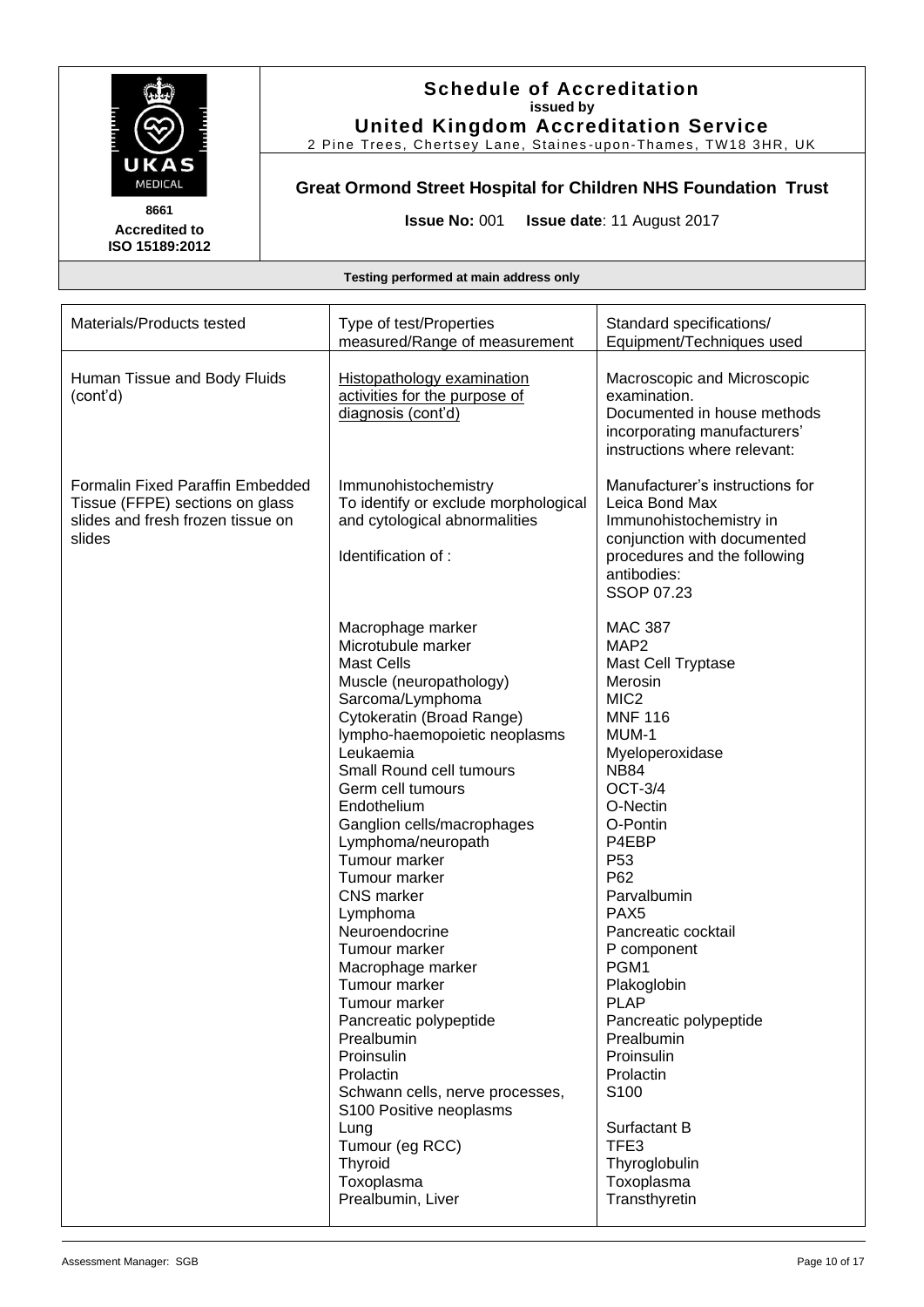

## **Schedule of Accreditation issued by United Kingdom Accreditation Service**

2 Pine Trees, Chertsey Lane, Staines -upon-Thames, TW18 3HR, UK

**Great Ormond Street Hospital for Children NHS Foundation Trust**

**Issue No:** 001 **Issue date**: 11 August 2017

| Materials/Products tested                                                                                          | Type of test/Properties<br>measured/Range of measurement                                                             | Standard specifications/<br>Equipment/Techniques used                                                                                                                           |
|--------------------------------------------------------------------------------------------------------------------|----------------------------------------------------------------------------------------------------------------------|---------------------------------------------------------------------------------------------------------------------------------------------------------------------------------|
| Human Tissue and Body Fluids<br>(cont'd)                                                                           | <b>Histopathology examination</b><br>activities for the purpose of<br>diagnosis (cont'd)                             | Macroscopic and Microscopic<br>examination.<br>Documented in house methods<br>incorporating manufacturers'<br>instructions where relevant:                                      |
| Formalin Fixed Paraffin Embedded<br>Tissue (FFPE) sections on glass<br>slides and fresh frozen tissue on<br>slides | Immunohistochemistry<br>To identify or exclude morphological<br>and cytological abnormalities<br>Identification of : | Manufacturer's instructions for<br>Leica Bond Max<br>Immunohistochemistry in<br>conjunction with documented<br>procedures and the following<br>antibodies:<br><b>SSOP 07.23</b> |
|                                                                                                                    | Growth factor<br>Mesenchymal cell origin<br>Tumour differentiator<br>Tumour marker e.g. Wilms                        | <b>VEGF VG1</b><br>Vimentin<br>V-CAM<br>$WT-1$                                                                                                                                  |
| Human Tissue and Body Fluids<br>(cont'd)                                                                           | Neuropathology examination<br>activities for the purpose of<br>diagnosis                                             | Macroscopic and Microscopic<br>examination.<br>Documented in house methods<br>incorporating manufacturers'<br>instructions where relevant:                                      |
| Neuromuscular tissue samples                                                                                       |                                                                                                                      | <b>Specimen Dissection</b><br>SOP12.01<br>SOP12.04<br>SOP1223                                                                                                                   |
|                                                                                                                    |                                                                                                                      | Tissue processing<br>Manufacturer's instructions for<br>Leica, Peloris and Sakura, VIP in<br>conjunction with documented<br>procedures:                                         |
|                                                                                                                    |                                                                                                                      | SOP01.11<br>SOP01.11a<br>SOP01.15                                                                                                                                               |
|                                                                                                                    |                                                                                                                      | Embedding<br>Manufacturer's instructions for<br>Sakura, Tissue Tek in conjunction<br>with documented procedures:<br>SOP01.16                                                    |
|                                                                                                                    |                                                                                                                      |                                                                                                                                                                                 |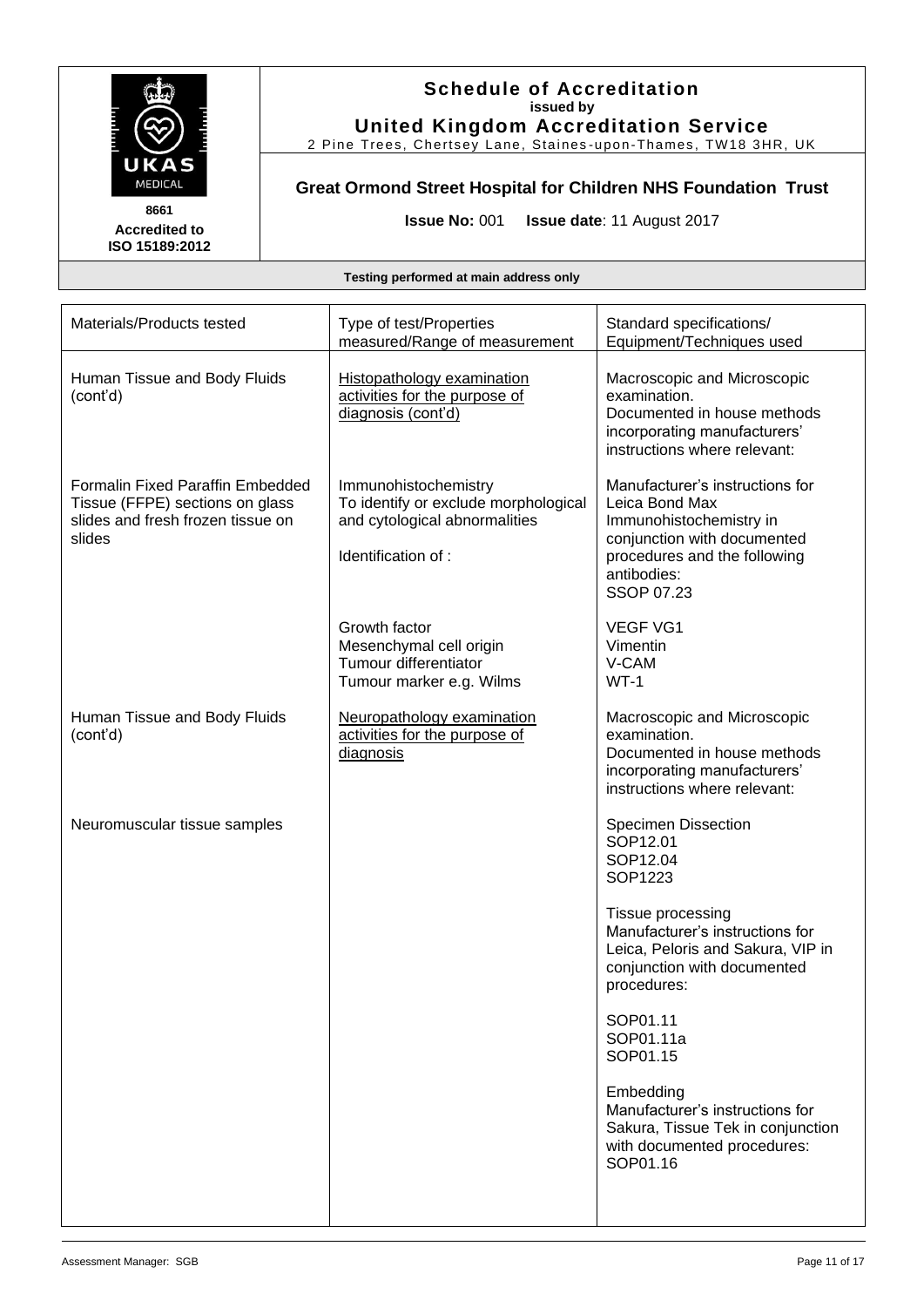

2 Pine Trees, Chertsey Lane, Staines -upon-Thames, TW18 3HR, UK

## **Great Ormond Street Hospital for Children NHS Foundation Trust**

**Issue No:** 001 **Issue date**: 11 August 2017

**8661 Accredited to ISO 15189:2012** 

| Materials/Products tested                                                                                          | Type of test/Properties<br>measured/Range of measurement                                                                                                                                                                                                                                                                                                              | Standard specifications/<br>Equipment/Techniques used                                                                                                                                                                                                                                                      |
|--------------------------------------------------------------------------------------------------------------------|-----------------------------------------------------------------------------------------------------------------------------------------------------------------------------------------------------------------------------------------------------------------------------------------------------------------------------------------------------------------------|------------------------------------------------------------------------------------------------------------------------------------------------------------------------------------------------------------------------------------------------------------------------------------------------------------|
| Human Tissue and Body Fluids<br>(cont'd)                                                                           | Neuropathology examination<br>activities for the purpose of<br>diagnosis                                                                                                                                                                                                                                                                                              | Macroscopic and Microscopic<br>examination.<br>Documented in house methods<br>incorporating manufacturers'<br>instructions where relevant:                                                                                                                                                                 |
| Neuromuscular tissue samples                                                                                       |                                                                                                                                                                                                                                                                                                                                                                       | <b>Tissue sectioning</b><br>Manufacturer's instructions for<br>Leica, RM2245 and Thermo Fisher<br>Shandon, ME+ in conjunction with<br>documented procedures<br>SOP01.17 (FFPE)<br>SOP02.17 (Frozen)                                                                                                        |
| Human Tissue and Body Fluids<br>(cont'd)                                                                           | Neuropathology examination<br>activities for the purpose of<br>diagnosis (cont'd)                                                                                                                                                                                                                                                                                     | Macroscopic and Microscopic<br>examination.<br>Documented in house methods<br>incorporating manufacturers'<br>instructions where relevant:                                                                                                                                                                 |
| Formalin Fixed Paraffin Embedded<br>Tissue (FFPE) sections on glass<br>slides and fresh frozen tissue on<br>slides | Neuropathology special staining<br>(automated)<br>To identify or exclude morphological<br>and cytological abnormalities<br>Identification of:                                                                                                                                                                                                                         | Manufacturer's instructions for<br>Leica CV 5030 Autostainer in<br>conjunction with documented<br>procedures and the following<br>special stains:<br>SSOP01.33-01.40                                                                                                                                       |
| <b>Brain Smear</b>                                                                                                 |                                                                                                                                                                                                                                                                                                                                                                       | SSOP12.04                                                                                                                                                                                                                                                                                                  |
| <b>CSF</b>                                                                                                         |                                                                                                                                                                                                                                                                                                                                                                       | SSOP03.01                                                                                                                                                                                                                                                                                                  |
|                                                                                                                    | Neurofibrillary tangles<br>Nucleic acids<br>Myelin sheaths (PNS)<br>Nerve fibres<br>Myelin sheaths (CNS)<br>Tumour marker eg Neuropath<br>Neuronal marker<br>Pituitary<br>Neuropath (growth factor)<br>Neuropath (polyglutamine<br>expansion)<br>Neuropath (Glial tumours)<br>Neuropathology (neural stem cells)<br>Neuronal cell types (neuropath)<br>Neuronal cells | Bielschowsky SSOP 12.19<br><b>NISSL SSOP 12.15</b><br>Solochrome Cyanin SSOP 12.14<br>Glees and Marsland SOP 12.09<br>Luxol Fast Blue (Kluver and<br>Bareera) SSOP 12.12<br><b>Brachyury</b><br>Calbindin<br><b>FSH</b><br>GAB<br>1C <sub>2</sub><br><b>IDH</b><br><b>Nestin</b><br>Neu N<br>Neurofilament |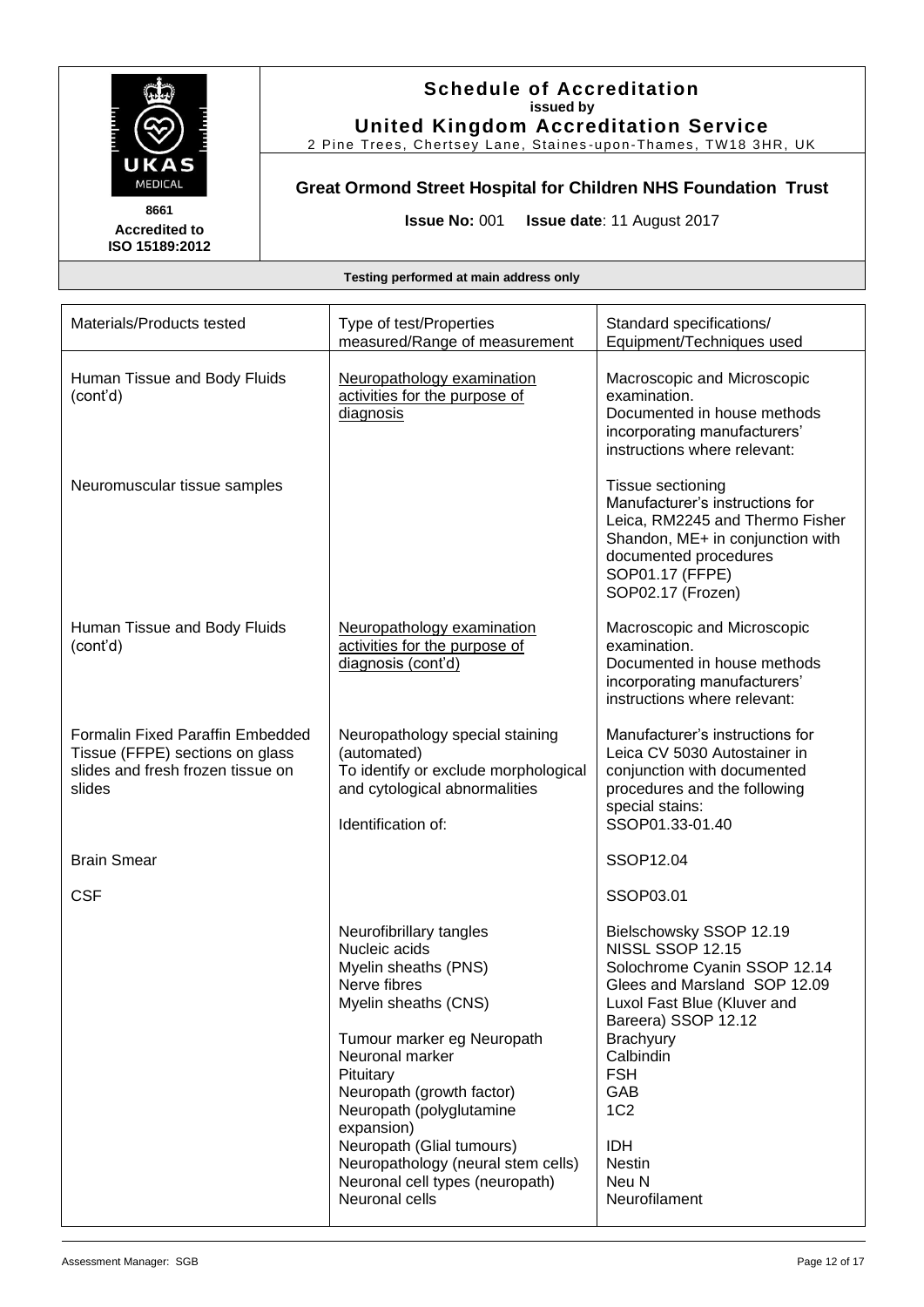

2 Pine Trees, Chertsey Lane, Staines -upon-Thames, TW18 3HR, UK

**Great Ormond Street Hospital for Children NHS Foundation Trust**

**Issue No:** 001 **Issue date**: 11 August 2017

**Accredited to ISO 15189:2012** 

| Human Tissue and Body Fluids<br>Neuropathology examination<br>Macroscopic and Microscopic<br>activities for the purpose of<br>examination.<br>(cont'd)<br>diagnosis (cont'd)<br>Documented in house methods<br>incorporating manufacturers'<br>instructions where relevant:<br>Formalin Fixed Paraffin Embedded<br>Manufacturer's instructions for<br>Neuropathology histochemical<br>Tissue (FFPE) sections on glass<br>staining (automated)<br>Leica CV 5030 Autostainer in<br>To identify or exclude morphological<br>slides and fresh frozen tissue on<br>conjunction with documented<br>and cytological abnormalities<br>slides<br>procedures using the following<br>histochemical stains:<br>Identification of:<br>Neurofilament 200KD<br>Neuronal cells<br><b>NSE</b><br><b>Neuronal Cells</b><br><b>PGP 9.5</b><br>Neurons, melancytes,<br>neuroendocrine cells<br>Neuropathology<br>PS <sub>6</sub><br>Neuropathology<br><b>RT97</b><br>endocrine dysfunction<br>Somatostatin<br>Purkinje cells<br>Spectrin<br>Thyroid stimulating hormone<br><b>TSH</b><br>Neuronal staining<br>TUJ-1<br><b>Classification of dementias</b><br>Ubiquitin<br><b>YAP</b><br>Classification of medulloblastomas<br>Muscle<br>Muscle (neuropath)<br>Dynorphin | Materials/Products tested | Type of test/Properties<br>measured/Range of measurement | Standard specifications/<br>Equipment/Techniques used |
|-----------------------------------------------------------------------------------------------------------------------------------------------------------------------------------------------------------------------------------------------------------------------------------------------------------------------------------------------------------------------------------------------------------------------------------------------------------------------------------------------------------------------------------------------------------------------------------------------------------------------------------------------------------------------------------------------------------------------------------------------------------------------------------------------------------------------------------------------------------------------------------------------------------------------------------------------------------------------------------------------------------------------------------------------------------------------------------------------------------------------------------------------------------------------------------------------------------------------------------------------------|---------------------------|----------------------------------------------------------|-------------------------------------------------------|
|                                                                                                                                                                                                                                                                                                                                                                                                                                                                                                                                                                                                                                                                                                                                                                                                                                                                                                                                                                                                                                                                                                                                                                                                                                                     |                           |                                                          |                                                       |
|                                                                                                                                                                                                                                                                                                                                                                                                                                                                                                                                                                                                                                                                                                                                                                                                                                                                                                                                                                                                                                                                                                                                                                                                                                                     |                           |                                                          |                                                       |
|                                                                                                                                                                                                                                                                                                                                                                                                                                                                                                                                                                                                                                                                                                                                                                                                                                                                                                                                                                                                                                                                                                                                                                                                                                                     |                           |                                                          |                                                       |
| Muscle Dystrophin<br>Dystrophin 2<br>Muscle Dystrophin<br>Dystrophin 3<br>Limb-girdle Muscle dystrophies<br><b>Dysferlin</b><br>CNS tumours (eg. ETMR)<br>$LIN-28a$<br>Rare muscle dystrophies<br>Alpha dystroglycan<br>Rare muscle dystrophies<br>Beta Dystroglycan<br>Myoglobin<br>Myoglobin<br>sub typing muscle fibres<br>Myosin -Developmental<br>sub typing muscle fibres<br><b>Myosin Fast</b><br>Skeletal muscle<br>Myogenin<br>sub typing muscle fibres<br>Myosin Neonatal<br>sub typing muscle fibres<br>Myosin -Slow<br>Mac-C5b-9<br>Mac-C5b-9<br>Sarcoglycanopathies<br>Sarcoglycan Alpha<br>Sarcoglycanopathies<br>Sarcoglycan Beta<br>Sarcoglycanopathies<br>Sarcoglycan Delta<br>Sarcoglycanopathies<br>Sarcoglycan Gamma<br>Actin Smooth Muscle<br><b>Actin Smooth Muscle</b>                                                                                                                                                                                                                                                                                                                                                                                                                                                       |                           | Muscle Dystrophin                                        | Dystrophin 1                                          |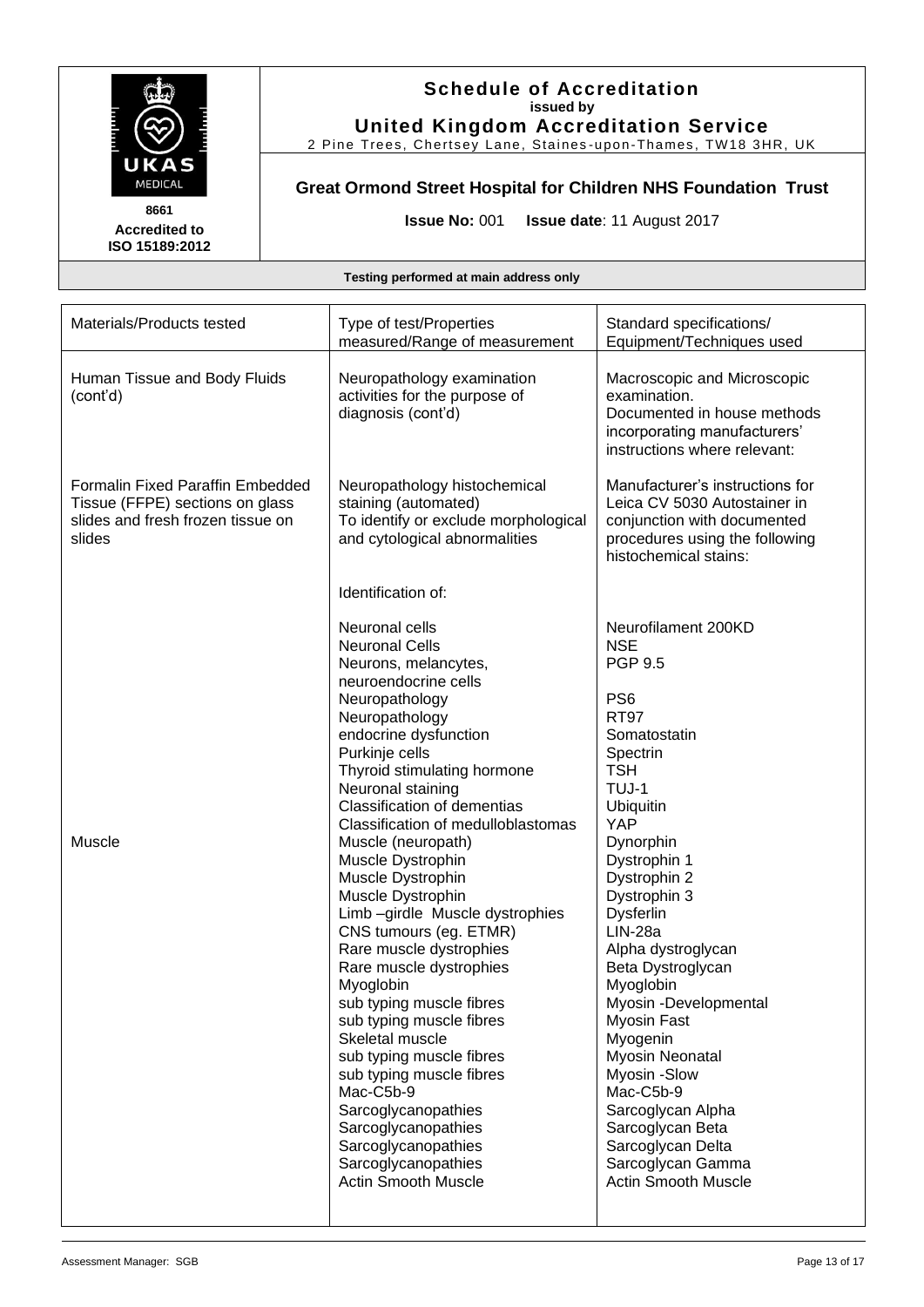

## **Schedule of Accreditation issued by United Kingdom Accreditation Service**

2 Pine Trees, Chertsey Lane, Staines -upon-Thames, TW18 3HR, UK

## **Great Ormond Street Hospital for Children NHS Foundation Trust**

**Issue No:** 001 **Issue date**: 11 August 2017

| Materials/Products tested                                                            | Type of test/Properties<br>measured/Range of measurement                                                                 | Standard specifications/<br>Equipment/Techniques used                                                                                      |
|--------------------------------------------------------------------------------------|--------------------------------------------------------------------------------------------------------------------------|--------------------------------------------------------------------------------------------------------------------------------------------|
| Human Tissue and Body Fluids<br>(cont'd)                                             | Neuropathology examination<br>activities for the purpose of<br>diagnosis (cont'd)                                        | Macroscopic and Microscopic<br>examination.<br>Documented in house methods<br>incorporating manufacturers'<br>instructions where relevant: |
| <b>Formalin Fixed Paraffin Embedded</b><br>Tissue (FFPE) sections on glass<br>slides | Neuromuscular Enzyme<br>Histochemistry (manual)<br>To identify or exclude morphological<br>and cytological abnormalities | In house documented manual<br>methods using the following<br>enzymes:<br>SSOP 10.01/02/03/05/06<br>SSOP 10.08 SSOP 11.51                   |
|                                                                                      | Identification of:                                                                                                       |                                                                                                                                            |
|                                                                                      | Acetylcholinesterase<br>Acetylcholinesterase                                                                             | Acetylcholinesterase SSOP 11.01<br>Rapid Acetylcholinesterase<br><b>SSOP 11.02</b>                                                         |
|                                                                                      | Acid Phospatase                                                                                                          | Acid Phosphatase - Gomori<br><b>SSOP 11.03</b>                                                                                             |
|                                                                                      | Acid Phosphatase                                                                                                         | Acid Phosphatase AS-BI<br><b>SSOP 11.04</b>                                                                                                |
|                                                                                      | Adenylate Deaminase                                                                                                      | Adenlyate Deaminase<br><b>SSOP 11.05</b>                                                                                                   |
|                                                                                      | Alcohol Dehydrogenase                                                                                                    | Alcohol Dehydrogenase<br><b>SSOP 11.06</b>                                                                                                 |
|                                                                                      | Alkaline Phosphatase                                                                                                     | Alkaline Phosphatase - BCIP-NBT<br><b>SSOP 11.07</b>                                                                                       |
|                                                                                      | Alkaline Phosphatase                                                                                                     | Alkaline Phosphatase - Napthol<br><b>AS-TR SSOP 11.08</b>                                                                                  |
|                                                                                      | ATPase<br>Alpha Glucosidase                                                                                              | ATPase Fibre typing SSOP 11.11<br>Brush Border Alpha Glucosidase<br><b>SSOP 11.12</b>                                                      |
|                                                                                      | Cystine crystals<br>Cytochrome Oxidase                                                                                   | Cystine crystals SSOP 11.13<br>Cytochrome oxidase SSOP 11.14                                                                               |
|                                                                                      | Glucose 6 Phosphate                                                                                                      | Glucose -6-Phospatase                                                                                                                      |
|                                                                                      |                                                                                                                          | <b>SSOP 11.17</b>                                                                                                                          |
|                                                                                      | Glycerol Phosphate dehydrogenase                                                                                         | Glycerophosphate dehydrogenase<br>(Vit K) SSOP 11.10                                                                                       |
|                                                                                      | Lactase                                                                                                                  | Lactase - Azo coupling method<br><b>SSOP 11.20</b>                                                                                         |
|                                                                                      | Lactase                                                                                                                  | Lactase - Indigogenic method<br><b>SSOP 11.21</b>                                                                                          |
|                                                                                      | NAHD Dehydrogenase<br>Esterase                                                                                           | NADH Dehydrogenase SSOP 11.23<br>Non-specific Esterase SSOP 11.24                                                                          |
|                                                                                      |                                                                                                                          |                                                                                                                                            |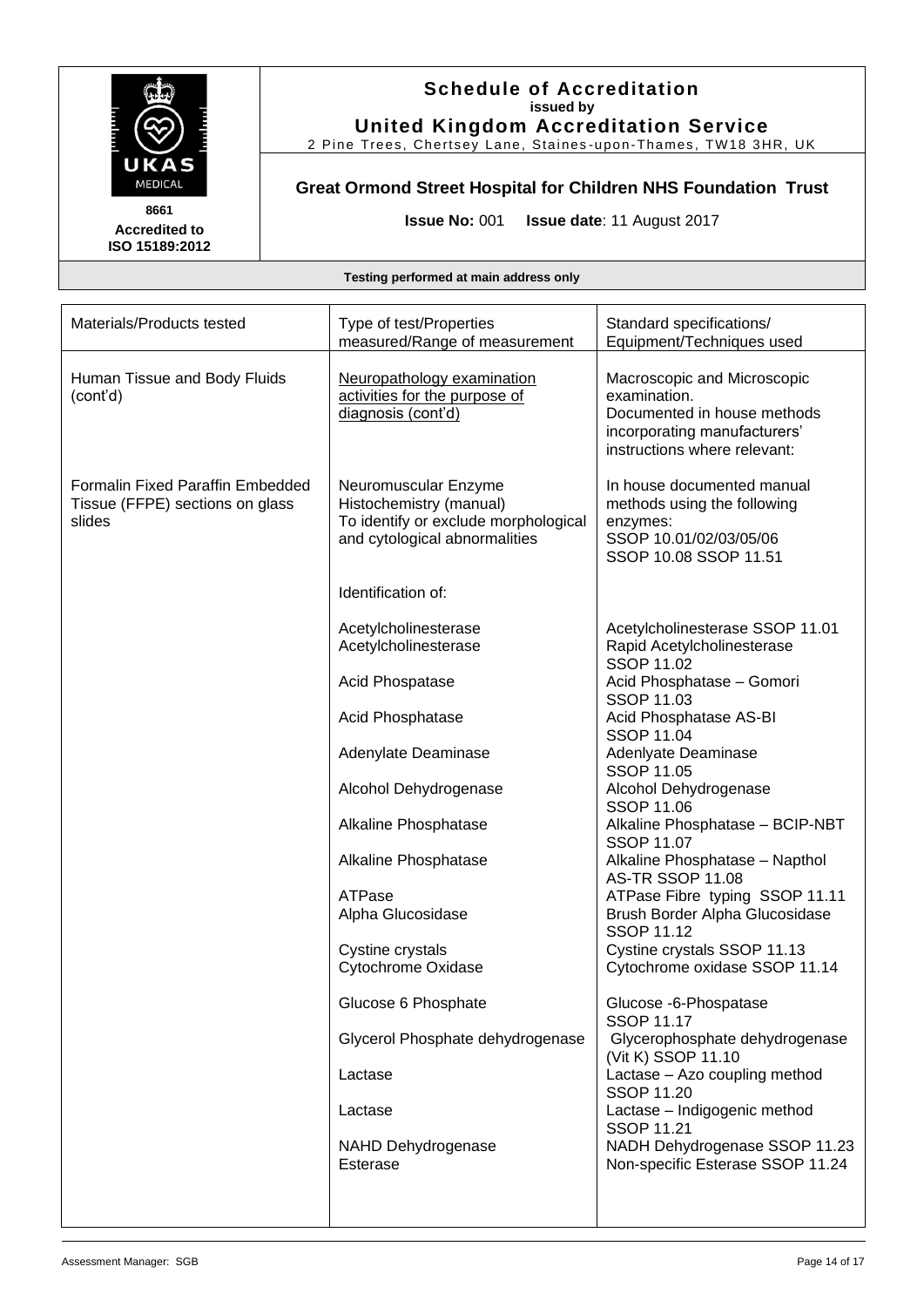

## **Schedule of Accreditation issued by United Kingdom Accreditation Service**

2 Pine Trees, Chertsey Lane, Staines -upon-Thames, TW18 3HR, UK

**Great Ormond Street Hospital for Children NHS Foundation Trust**

**Issue No:** 001 **Issue date**: 11 August 2017

| Materials/Products tested                                                            | Type of test/Properties<br>measured/Range of measurement                                                                 | Standard specifications/<br>Equipment/Techniques used                                                                                      |
|--------------------------------------------------------------------------------------|--------------------------------------------------------------------------------------------------------------------------|--------------------------------------------------------------------------------------------------------------------------------------------|
| Human Tissue and Body Fluids<br>(cont'd)                                             | Neuropathology examination<br>activities for the purpose of<br>diagnosis (cont'd)                                        | Macroscopic and Microscopic<br>examination.<br>Documented in house methods<br>incorporating manufacturers'<br>instructions where relevant: |
| <b>Formalin Fixed Paraffin Embedded</b><br>Tissue (FFPE) sections on glass<br>slides | Neuromuscular Enzyme<br>Histochemistry (manual)<br>To identify or exclude morphological<br>and cytological abnormalities | In house documented manual<br>methods using the following<br>enzymes:<br>SSOP 10.01/02/03/05/06<br>SSOP 10.08 SSOP 11.51                   |
|                                                                                      | Identification of:                                                                                                       |                                                                                                                                            |
|                                                                                      | Nucleic acids<br>Mucins, fungi and carbohydrates                                                                         | Nuclear Fast Red SSOP 11.25<br>Periodic Acid Schiff (PAS)<br><b>SSOP 11.27</b>                                                             |
|                                                                                      | Phosphofructokinase<br>Phosphylase<br>Picrosirius<br>Succinate Dehydrogenase                                             | Phosphofructokinase SSOP 11.28<br>Phosphoylase SSOP 11.29<br>Picrosirius SSOP 11.30<br>Succinate Dehydrogenase MTT<br>SSOP 11.31           |
|                                                                                      | Lipids, lipoproteins<br>Nuclear staining                                                                                 | Sudan Black - Propylene Glycol<br>SSOP 11.32<br>Toluidine Blue (Haust and Landing)                                                         |
|                                                                                      | Nuclear staining<br>Nuclear staining<br>Muscle architecture                                                              | <b>SSOP 11.34</b><br>Toluidine Blue (MLD) SSOP 11.35<br>Toluidine Blue (Meth) SSOP 11.36<br>Trichrome Gomori SSOP 11.37                    |
|                                                                                      |                                                                                                                          |                                                                                                                                            |
|                                                                                      |                                                                                                                          |                                                                                                                                            |
|                                                                                      |                                                                                                                          |                                                                                                                                            |
|                                                                                      |                                                                                                                          |                                                                                                                                            |
|                                                                                      |                                                                                                                          |                                                                                                                                            |
|                                                                                      |                                                                                                                          |                                                                                                                                            |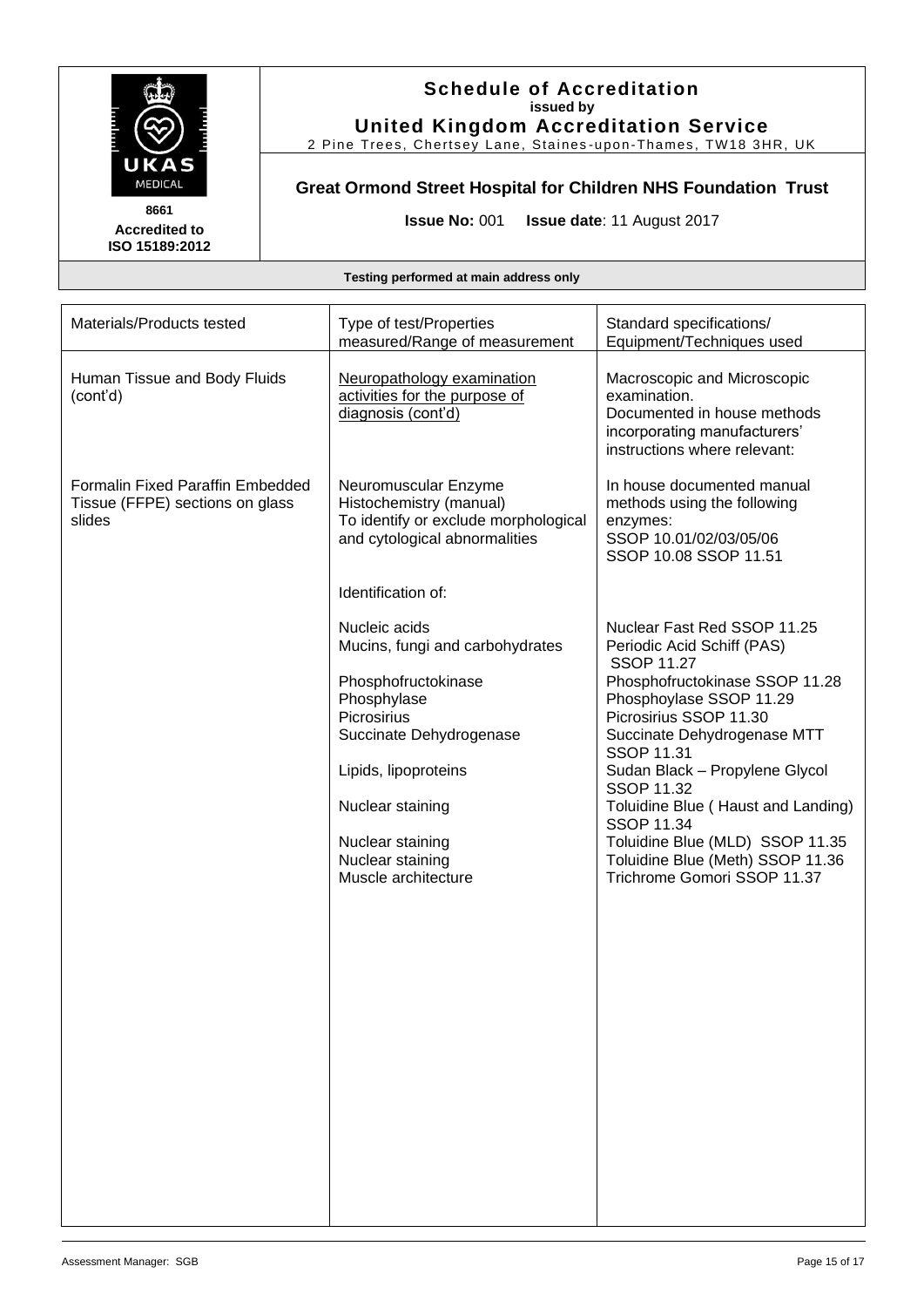

2 Pine Trees, Chertsey Lane, Staines -upon-Thames, TW18 3HR, UK

## **Great Ormond Street Hospital for Children NHS Foundation Trust**

**Issue No:** 001 **Issue date**: 11 August 2017

**8661 Accredited to ISO 15189:2012** 

| Materials/Products tested                    | Type of test/Properties<br>measured/Range of measurement                                                                                                                                                | Standard specifications/<br>Equipment/Techniques used                                                                                                                                               |
|----------------------------------------------|---------------------------------------------------------------------------------------------------------------------------------------------------------------------------------------------------------|-----------------------------------------------------------------------------------------------------------------------------------------------------------------------------------------------------|
| Human Tissue and Body Fluids<br>(cont'd)     | Neuropathology examination<br>activities for the purpose of<br>diagnosis (cont'd)                                                                                                                       | Macroscopic and Microscopic<br>examination.<br>Documented in house methods<br>incorporating manufacturers'<br>instructions where relevant:                                                          |
| Formalin and glutaraldehyde fixed<br>tissues | <b>Electron Microscopy</b><br>Demonstration of ultrastructural<br>components of renal, muscle,<br>cardiac, nerve and other tissues<br>Production of micrographs for<br>diagnostic and interpretive use. | Manufacturer's instructions for<br>JEOL 1400 Electron Microscope<br>and Leica Ultracut Microtome with<br>in house documented methods:<br>SSOP 09.03: Specimen reception,<br>fixation and dissection |
|                                              |                                                                                                                                                                                                         | SSOP 09.04: Resin Processing<br>SSOP 09.07: Semi thin sectioning<br>using the Ultra microtome<br>SSOP 09.08: Ultrathin sectioning<br>SSOP 09.10: EM staining schedule                               |
| Hair                                         | Demonstration of ultrastructural<br>components                                                                                                                                                          | SSOP 01.03 (B): Reception and<br>booking in and Omni Reference<br>guide                                                                                                                             |
| <b>Platelets</b>                             | Demonstration of ultrastructural<br>components (Hermansky Pudlak)                                                                                                                                       | SSOP 09.19 Diagnosis of<br>Hermansky Pudlak (HP)                                                                                                                                                    |
| <b>Buffy Coat</b><br>Urine                   | Demonstration of ultrastructural<br>components - Vacuolated<br>lymphocytes<br>Demonstration of ultrastructural<br>components - Metachromic<br>Granules                                                  | <b>SSOP 09.18</b><br>SSOP 03.05                                                                                                                                                                     |
|                                              |                                                                                                                                                                                                         |                                                                                                                                                                                                     |
|                                              |                                                                                                                                                                                                         |                                                                                                                                                                                                     |
|                                              |                                                                                                                                                                                                         |                                                                                                                                                                                                     |
|                                              |                                                                                                                                                                                                         |                                                                                                                                                                                                     |
|                                              |                                                                                                                                                                                                         |                                                                                                                                                                                                     |